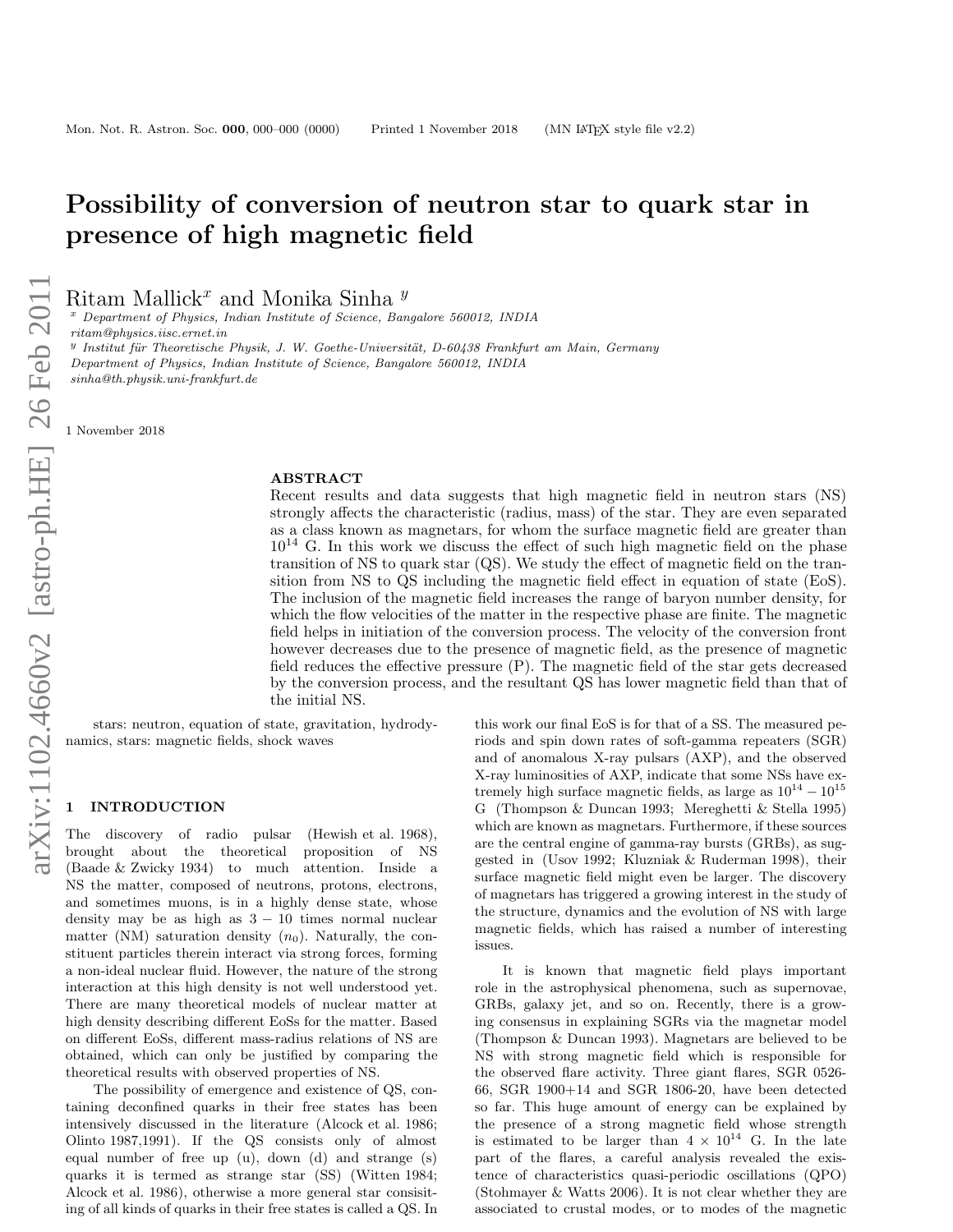field or both; if the spacing between the observed frequencies would be explained, one may gain information on the internal structure of the star (Sotani et al. 2007).

The existence of a magnetar motivates to study the effects of strong magnetic field on NS properties. A strong magnetic field affects, the structure of a NS through its influence on the underlying metric (Bocquet et al. 1995; Cardall et al. 2001) and EoS through the Landau quantization of charged particles and then the interaction of magnetic moments of charged particles with the magnetic field. For the NM with a  $n-p-e$ system, the effect of magnetic field was studied by several authors (Chakrabarty et al. 1997; Yuan & Zhang 1999; Broderick et al. 2001; Chen et al. 2005; Wei et al. 2006). However, as discussed earlier the composition of the core of a NS is very uncertain, and different EoSs have been proposed to describe the matter at such extreme condition. The matter in the star may contain only deconfined quarks, which are known as SS, or the hyperons may appear, making hyperonic matter. The effect of magnetic field on quark matter using the MIT bag model has been studied earlier (Chakrabarty 1996; Ghosh & Chakrabarty 2001; Felipe et al. 2008). There are other models of quark matter with phenomenological density dependent quark masses (Fowler et al. 1981; Chakrabarty 1991; Dey et al. 1998; Li et al. 2010). Broderick et al. (Broderick et al. 2002) studied the effect of strong magnetic field on hyperonic matter, where the field strength does not depend on density. However, in reality, we expect the field strength should be higher at core than at surface of a NS. Therefore, the field strength should vary with radius, and hence with density.

So the study of magnetic field in NS may provide with new different results and will help in understanding the basic properties of NS in a much better way. The magnetic field will also play an important role in the conversion of NS to SS. The NS may convert to a SS by several different ways. A few possible mechanisms for the production of SQM in a NS have been discussed by Alcock et al (Alcock et al. 1986). The conversion from hadron matter to quark matter is expected to start as the star comes in contact with a seed of external strange quark nugget. Another mechanism for the initiation of the conversion process was given by Glendenning (Glendenning 1982,1992,1992). It was suggested there that a sudden spin down of the star may increase the density at its core thereby triggering the conversion process spontaneously.

Conversion of NM to SQM has been studied by several authors, which are discussed in detail by Bhattacharyya et al (Bhattacharyya et al. 2006) and for brevity we do not discuss them here.

In this paper we plan to study the effect of the density dependent magnetic field EoS on the conversion front. We will write down the Rankine-Hugoniot condition for the matter velocities and solve them with the EoS derived in presence of magnetic field. In presence of magnetic field, both pressure  $(P)$  and energy density  $(\varepsilon)$  of the system are affected. This will indirectly give the effect of magnetic field on the conversion front. The paper is arranged in the following way: In the next section we construct our model for the magnetic field dependent EoS. In section 3 we will discuss the kinematics of the phase transition for the magnetic field dependent EoS. In section 4 we will discuss about the propagation of the front along the star and in the final section we will summarize our results.

## 2 MODEL

 $\varepsilon$ 

First we construct the magnetic field induced EoS. We use nonlinear Walecka model (Ellis et al. 1991), which has been successful in describing the nuclear ground state properties and elastic scattering (Walecka 1974; Chin 1977; Serot 1979; Serot & Walecka 1986). In addition to the model, here we consider the possibility of appearance of hyperons  $(\Lambda, \Sigma^-, \Sigma^0, \Sigma^+, \Xi^-, \Xi^0)$  and muons  $(\mu^-)$  at higher density.

The detail of the calculation is similar to that of Sinha et al (Sinha & Mukhopadhyay 2010) and for brevity we only mention the important results of the model here. For the magnetic field inclusion we choose the gauge to be,  $A^{\mu} \equiv (0, -y\mathcal{B}, 0, 0), \mathcal{B}$  being the magnitude of magnetic field and  $eQ$  the charge of the particle with  $e$  the positive unit of charge. For this particular gauge choice  $\vec{\beta} = \beta \hat{z}$ . In the presence of magnetic field, the motion of the charged particles is Landau quantized in the perpendicular direction to the magnetic field. The momentum in the  $x-y$  plane is quantized and hence the energy in the nth Landau level is given by

$$
E_n = \sqrt{p_z^2 + m^2 + 2ne|Q|\mathcal{B}}.\tag{1}
$$

With the above consideration we can write down the total energy density of matter as

$$
= \frac{1}{2}m_{\sigma}^{2}\sigma^{2} + U(\sigma) + \frac{1}{2}m_{\omega}^{2}\omega^{0^{2}} + \frac{1}{2}m_{\rho}^{2}\rho_{3}^{0^{2}}
$$
  
+ 
$$
\sum_{N} \frac{1}{8\pi^{2}} \left(2p_{F}^{(N)}\mu_{N}^{*^{3}} - p_{F}^{(N)}m_{N}^{*}\mu_{N}^{*} - m_{N}^{*^{4}} \ln\left[\frac{p_{F}^{(N)} + \mu_{N}^{*}}{m_{N}^{*}}\right]\right)
$$
  
+ 
$$
\frac{e|Q|B}{(2\pi)^{2}} \sum_{C} \sum_{n=0}^{n_{max}} (2 - \delta_{n,0})
$$
  

$$
\times \left(p_{C}(n)\mu_{C}^{*} + (m_{C}^{*2} + 2ne|Q|B) \ln\left[\frac{p_{C}(n) + \mu_{C}^{*}}{\sqrt{(m_{C}^{*2} + 2ne|Q|B)}}\right]\right)
$$
  
+ 
$$
\frac{e|Q|B}{(2\pi)^{2}} \sum_{l=e,\mu} \sum_{n=0}^{n_{max}} (2 - \delta_{n,0})
$$
  

$$
\times \left(p_{l}(n)\mu_{l} + (m_{l}^{2} + 2ne|Q|B) \ln\left[\frac{p_{l}(n) + \mu_{l}}{\sqrt{(m_{l}^{2} + 2ne|Q|B)}}\right]\right)
$$
  
+ 
$$
\frac{B^{2}}{8\pi},
$$
 (2)

where  $N$  denotes charge neutral baryons,  $C$  charged baryons and l leptons.  $\psi_B, \psi_l, \sigma, \omega$  and  $\rho$  are fields of baryons, leptons,  $\sigma$ -mesons,  $\omega$ -mesons and  $\rho$ -mesons, with masses  $m_B, m_l, m_\sigma, m_\omega$  and  $m_\rho$  respectively,  $g_{\sigma B}, g_{\omega B}$  and  $g_{\rho B}$  are coupling constants for interactions of  $\sigma, \omega$  and  $\rho$  mesons respectively with the baryon B.  $U(\sigma)$  is the scalar self interaction term (Glendenning 1982,1985,1987; Boguta & Bodmer 1977). We define  $p(n) = \sqrt{p_F^2 - 2ne|Q|\mathcal{B}}$ , where  $p_F$  is the Fermi momentum.

The total  $P$  is then

$$
P = \sum_{B} \mu_{B} n_{B} + \sum_{l} \mu_{l} n_{l} - \varepsilon.
$$
 (3)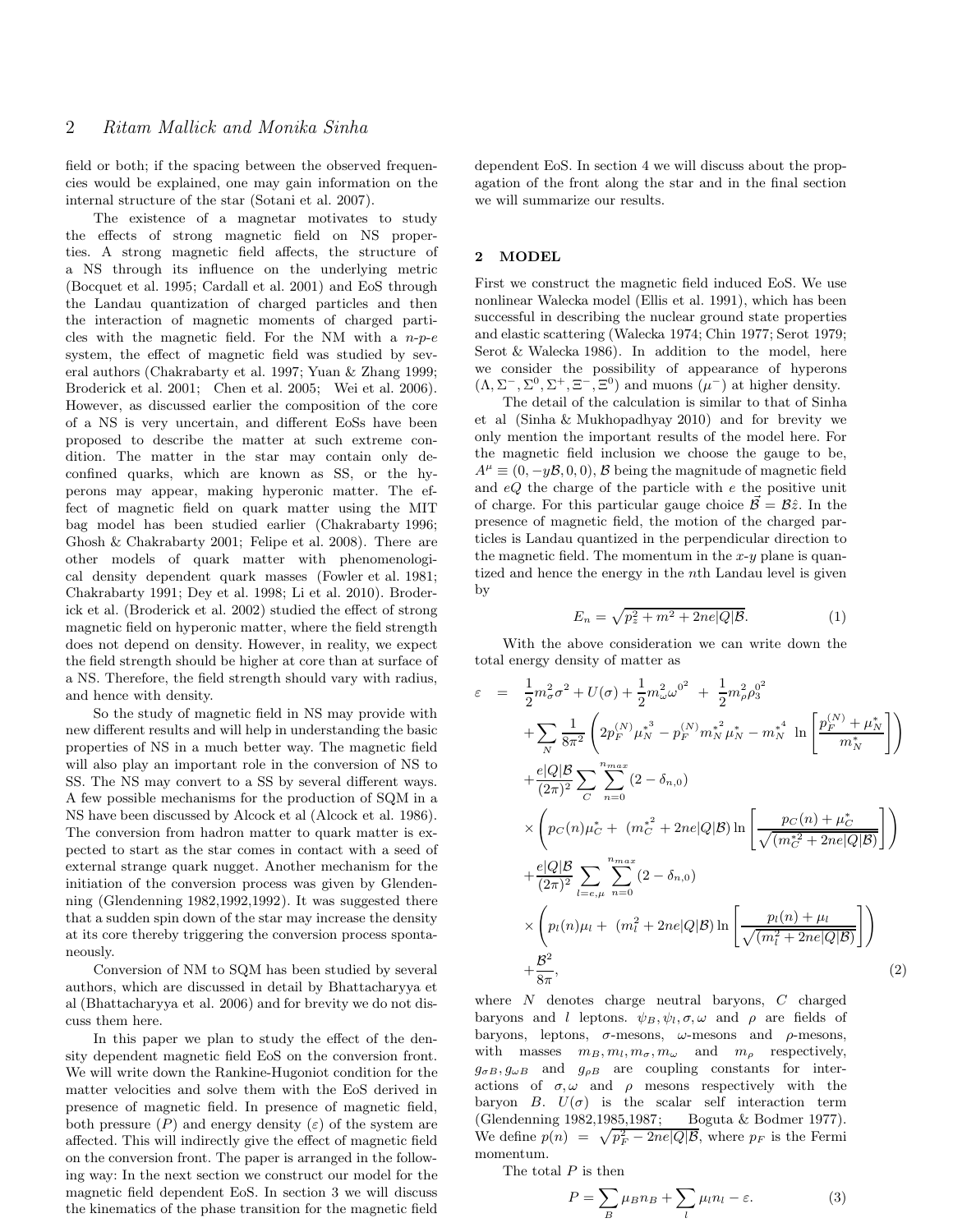For SQM we employ one of the realistic EoS with density dependent quark masses given by Dey et al. (Dey et al. 1998). In this model quarks interact among themselves via Richardson potential (Richardson 1979). The matter is composed of  $u$ ,  $d$  and  $s$  quarks and electrons. In the presence of magnetic field the energy density is then given by

$$
\varepsilon = \varepsilon_k + \varepsilon_p + \varepsilon_e + \frac{\mathcal{B}^2}{8\pi},\tag{4}
$$

where

$$
\varepsilon_k = \frac{3e\mathcal{B}}{(2\pi)^2} \sum_i |Q|_i \sum_{n=0}^{n_{max}} (2 - \delta_{n,0})
$$

$$
\times \left( p_i(n)\mu_i^* + (m_i^2 + 2ne|Q|_i)\ln\left[\frac{p_i(n) + \mu_i^*}{\sqrt{(m_i^2 + 2ne|Q|_i)\mathcal{B}}}\right] \right)
$$
(5)

the kinetic energy density of quarks with  $\mu_i^* \; = \; \sqrt{m_i^2 + p_F^{(i)^2}}, \, i = u,d,s,$ 

$$
\varepsilon_p = -\frac{1}{(2\pi)^4} \sum_{i,j} (e\mathcal{B})^2 |Q|_i |Q|_j \int_0^{p_i(n_i)} \int_0^{p_j(n_j)} \int_0^{2\pi} V(q) \times F(p_i, p_j, m_i, m_j, \phi) dp_z^{(i)} dp_z^{(j)} d\phi
$$
 (6)

is the potential energy density with

$$
F(p_i, p_j, m_i, m_j) = \frac{(E_i + m_i)(E_j + m_j)}{4E_iE_j} \times \left\{ 1 + \frac{p_i^2 p_j^2}{(E_i + m_i)^2 (E_j + m_j)^2} + \frac{2\mathbf{p}_i \cdot \mathbf{p}_j}{(E_i + m_i)(E_j + m_j)} \right\}
$$
(7)

and

$$
\varepsilon_e = \frac{e|Q|_e \mathcal{B}}{(2\pi)^2} \sum_{n=0}^{n_{max}} (2 - \delta_{n,0})
$$

$$
\times \left( p_e(n)\mu_e + (m_e^2 + 2ne|Q|_e \mathcal{B}) \ln \left[ \frac{p_e(n) + \mu_l}{\sqrt{(m_e^2 + 2ne|Q|_e \mathcal{B})}} \right] \right) \tag{8}
$$

is the energy density of electrons. The total pressure is then

$$
P = \sum_{i} \mu_i n_i + \mu_e n_e - \varepsilon. \tag{9}
$$

The relation between energy density and pressure describes the EoS of the matter.

As the configuration of the magnetic field inside a star is not known, following previous work (Bandyopadhyay et al. 1998) we adopt a magnetic field profile

$$
\mathcal{B}\left(n_b/n_0\right) = \mathcal{B}_S + \mathcal{B}_C \left\{ 1 - e^{-\beta \left(\frac{n_b}{n_0}\right)^{\gamma}} \right\},\qquad(10)
$$

where  $\beta$  and  $\gamma$  are two parameters determining the magnetic field profile with given  $\mathcal{B}_S$  and  $\mathcal{B}_C$ , and  $n_b$  is the total baryon number density. We assume that the magnetic field at the center is higher than at the surface by a few order of magnitude. As magnetars are observed to have  $\mathcal{B}_S$  as large as  $10^{15}$  G, in our model we keep  $\mathcal{B}_S$  fixed at  $10^{15}$  G and vary the  $\mathcal{B}_C$ . It is found that the effect of magnetic field is important for  $\mathcal{B}_C \geq 10^{17}$  G. However, for  $\mathcal{B}_C < 10^{18}$  G,

 $[t]$ 

| Threshold densities |     |
|---------------------|-----|
| $\mu$               | 0.9 |
| Λ                   | 2.6 |
| $\Xi^-$             | 3.1 |
| $\Xi^0$             | 5.7 |

Table 1. Threshold densities for muons and hyperons to appear in units of  $n_0$ .

the effect is significant only when the field reaches  $\mathcal{B}_C$  at a very low density, away from the center, and remains almost constant up to center. Therefore, we restrict our study with  $\mathcal{B}_C \sim 10^{18}$  G.

At lower densities, the matter is composed of only neutrons, protons and electrons. Hence, at the low density regime, the particles which are affected by the magnetic field are electrons and protons. Since the electrons are highly relativistic, electron Fermi momentum is very large compared to electron mass. Therefore, the number of occupied Landau levels by electrons is very large, even though the field strength under consideration is larger than the critical field strength of electron by several orders. On the other hand, the field strength under consideration is very less than the critical field strength of protons. Consequently, the number of occupied Landau levels by protons is also large. As density increases, the heavier particles appear gradually. In addition, the magnetic field increases with the increase of density. As a result, the number of occupied Landau levels gradually decreases for every species. The threshold densities for muons and other hyperons to appear for  $B<sub>C</sub> = 10<sup>18</sup>$ G are given in Table 1. The threshold densities for various species to appear do not differ from their respective values when the magnetic field is absent.

In fig. 1 we show the EoSs with and without magnetic field when the magnetic field profile corresponds to  $\beta = 0.1$ and  $\gamma = 1$  [see Eq. (10)]. We observe that the EoS becomes softer with the increase of  $\mathcal{B}_{C}$ . Here we should mention that, when the field strength is high enough, the field energy and the field pressure are not negligible. In calculating the EoS, we thus add this contribution too which is necessary to construct the structure of NS.

#### 3 RANKINE-HUGONIOT CONDITION

We heuristically assume the existence of a combustive phase transition front. Using the macroscopic conservation conditions, we examine the range of densities for which such a combustion front exists. We next study the outward propagation of this front through the model star by using the hydrodynamic  $(i.e.$  Euler) equation of motion and the equation of continuity for the energy density flux (Folomeev et al. 2005). Let us now consider the physical situation where a combustion front has been generated in the core of the NS. This front propagates outwards through the NS with a certain hydrodynamic velocity. In the following,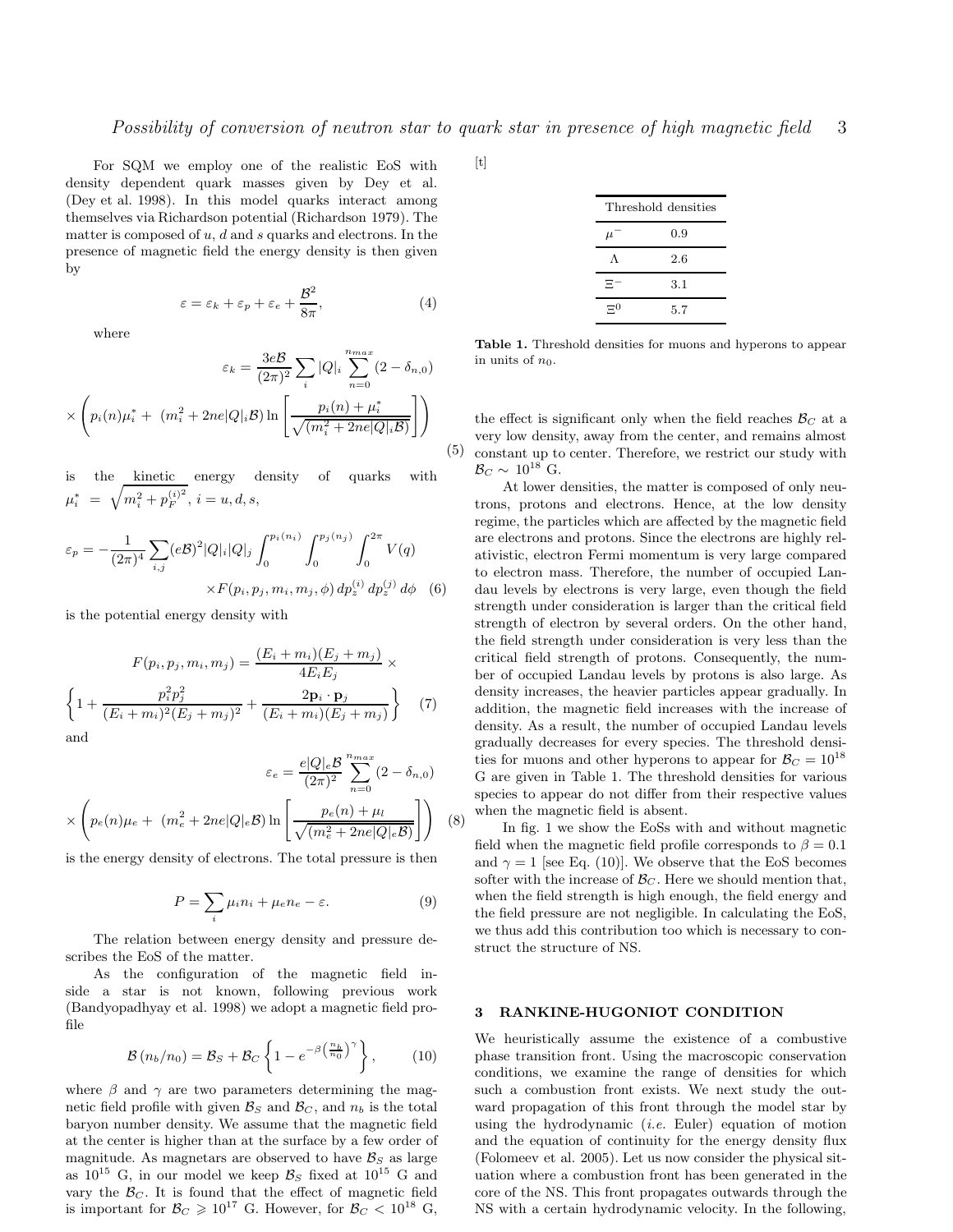

**Figure 1.** Variation of  $P$  as a function of normalized baryon number density. The solid curve is for without magnetic field. The dotted and dashed curves correspond to  $B_C = 1 \times 10^{18}$  G, and  $3 \times 10^{18}$  G respectively.

we denote all the physical quantities in the hadronic sector by subscript 1 and those in the quark sector by subscript 2.

Quantities on opposite sides of a front are related through the energy density, the momentum density and the baryon number density flux conservation. In the rest frame of the combustion front, these conservation conditions can be written as (Folomeev et al. 2005; Landau & Lifshitz; Anile):

$$
\omega_1 v_1^2 \gamma_1^2 + P_1 = \omega_2 v_2^2 \gamma_2^2 + P_2,\tag{11}
$$

and

 $[t]$ 

$$
n_1v_1\gamma_1 = n_2v_2\gamma_2.\tag{13}
$$

 $(12)$ 

In the above three Rankine-Hugoniot conditions  $v_i$  (i = 1, 2) is the velocity,  $\gamma_i = \frac{1}{\sqrt{1 - v_i^2}}$  is the Lorentz factor,  $\omega_i =$  $\varepsilon_i + P_i$  is the specific enthalpy of the respective phases.

 $\omega_1 v_1 \gamma_1^2 = \omega_2 v_2 \gamma_2^2$ 

The velocities of the matter in the two phases, given by eqns. (11-13), are written as (Landau & Lifshitz):

$$
v_1^2 = \frac{(P_2 - P_1)(\varepsilon_2 + P_1)}{(\varepsilon_2 - \varepsilon_1)(\varepsilon_1 + P_2)},
$$
\n(14)

and

$$
v_2^2 = \frac{(P_2 - P_1)(\varepsilon_1 + P_2)}{(\varepsilon_2 - \varepsilon_1)(\varepsilon_2 + P_1)}.
$$
 (15)

It is possible to classify the various conversion mechanism by comparing the velocities of the respective phases with the corresponding sound speed, denoted by  $c_{si}$ , in these phases. For the conversion to be physically possible, velocities should satisfy an additional condition, namely,  $0 \leqslant v_i^2 \leqslant 1.$ 

For the above constructed EoS with magnetic field we first plot (fig. 2) the variation of different matter flow velocities as a function of baryon number density. We shade the different portion of the graph which represents different modes of conversion mechanism. For this EoS, beyond a certain density (on the lower side) the curve does not comes



Figure 2. Variation of different flow velocities with baryon number density. The most densly shaded region correspond to deflagration, moderate shaded region correspond to detonation and the most lightly shaded region correspond to supersonic conversion processes.

down. This is because, below that density the energy and velocity criterion are not satisfied. If we now construct a star with this hyperon matter EoS then the minimum central density has to be that high where the curve end in the lower baryon density region. At that density there is a high chance of detonation wave formation as the difference in  $v_1$ and  $v_2$  is high. Whereas at very high density a star may be formed but the conversion process would not start. This is because at that very high density the star becomes so dense that whatever may be the perturbation, it fails to grow to give rise to a wave which would start the conversion process.

In fig. 3 we plot  $v_1$  and  $v_2$  for different  $\mathcal{B}_C$  corresponding to  $\beta = 0.1$  and  $\gamma = 1$ . For comparison we also plot for the non magnetic case. We find that the nature of the curve remains same, that is  $v_1$  is always greater than  $v_2$ , which means the shock front propagates outward of the star. Due to introduction of the magnetic field the range of baryon density, for which the flow velocities are physical, increases. The magnetic field decreases the effective  $P$  for the same baryon number density, rendering the matter to be more compressible. That is for the same density now the matter is less rigid or more compressible now. For much higher value of the baryon density where the matter was very dense previously, there was little chance of shock formation, but now due to the introduction of the magnetic field there is a finite chance of shock formation. Therefore the range of baryon density gets much wider. In fig. 4 we plot the same, but for the case of the EoS with magnetic field corresponding to  $\beta = 0.2$  and  $\gamma = 2$ . The nature of the graph remains the same. From eqn. 10, we can see that  $\beta$  and  $\gamma$  describes how the magnetic field varies from the core to the surface for fixed  $\mathcal{B}_C$  and  $\mathcal{B}_S$  values. It determines the slope of the magnetic field, that is higher the  $\beta$ ,  $\gamma$  value larger the slope. Therefore for the same value of the magnetic field the range of density, for which the flow velocities are finite increases with the increase of  $\beta$ ,  $\gamma$ . This becomes much more clear from fig. 5, where we have plotted for two sets of  $\beta$ ,  $\gamma$  value for same  $\mathcal{B}_{\mathcal{C}}$ . The slope of  $v_1$  and  $v_2$  changes with the change in slope of the magnetic field configuration.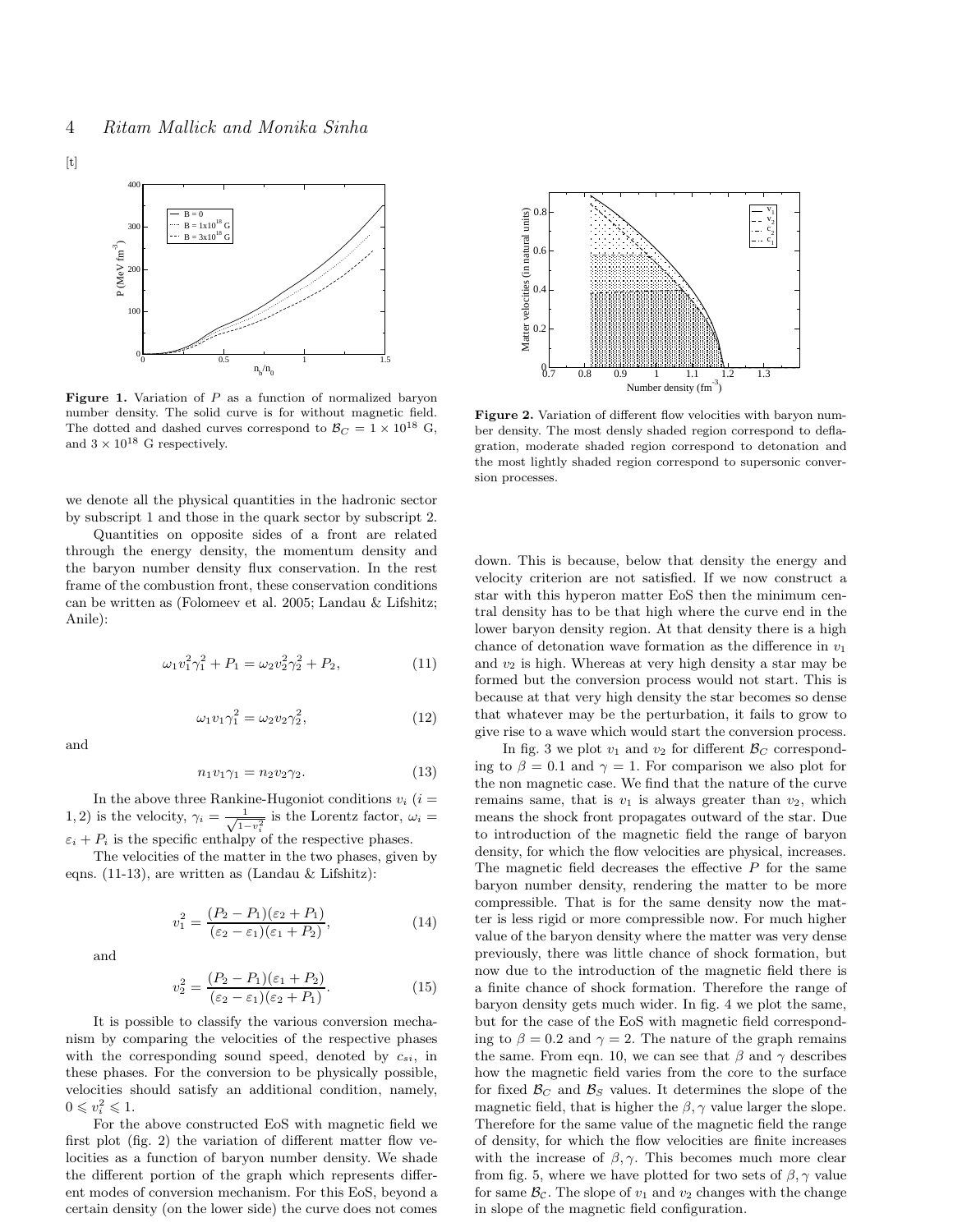

Figure 3. Variation of  $v_1$  and  $v_2$  with baryon number density. The curves are plotted for the EoS with magnetic field profile corresponding to  $\beta = 0.1$  and  $\gamma = 1$ . The variation is plotted for three cases, one without magnetic field and the other two with  $B_C = 1 \times 10^{18}$  G and  $3 \times 10^{18}$  G.



Figure 4. Variation of  $v_1$  and  $v_2$  with baryon number density. The curves are plotted for the EoS with magnetic field profile corresponding to  $\beta = 0.2$  and  $\gamma = 2$ . The variation is plotted for three cases, one without magnetic field and the other two with  $B_C = 1 \times 10^{18}$  G and  $3 \times 10^{18}$  G.



**Figure 5.** Variation of  $v_1$  and  $v_2$  with baryon number density. The curves are plotted for the EoSs with magnetic field profiles corresponding to  $\beta = 0.1$ ,  $\gamma = 1$  and  $\beta = 0.2$ ,  $\gamma = 2$  with  $\mathcal{B}_C =$  $3 \times 10^{18}$  G along with the non magnetic case.

# 4 PROPAGATION OF THE FRONT

Next we come to the dynamic picture of the front propagation, that is the evolution of the hydrodynamic combustion front along the radius of the star. To examine such an evolution, we move to a reference frame in which the NM is at rest. The speed of the combustion front in such a frame is given by  $v = -v_1$ . The velocity of matter in the combustion frame is in natural units, with  $c = \hbar = k_B = 1$ . All the other physical quantities discussed below are also in natural units, that is they are converted to  $eV$ .

Using special relativistic formalism to study the evolution of combustion front we derive the relevant Eulers and continuity equation, given by (Folomeev et al. 2005):

$$
\frac{1}{\omega}(\frac{\partial \varepsilon}{\partial \tau} + v \frac{\partial \varepsilon}{\partial r}) + \frac{1}{W^2}(\frac{\partial v}{\partial r} + v \frac{\partial v}{\partial \tau}) + 2\frac{v}{r} = 0 \qquad (16)
$$

and

$$
\frac{1}{\omega}(\frac{\partial P}{\partial r} + v\frac{\partial P}{\partial \tau}) + \frac{1}{W^2}(\frac{\partial v}{\partial \tau} + v\frac{\partial v}{\partial r}) = 0, \tag{17}
$$

where,  $v = \frac{\partial r}{\partial \tau}$  is the front velocity in the NM rest frame and  $k = \frac{\partial P}{\partial \varepsilon}$  is taken as the square of the effective sound speed in the medium and  $W = 1/\gamma_i$  is the inverse of Lorentz factor. The above equations are solved to give a single equation

$$
\frac{dv}{dr} = \frac{2vkW^2(1+v^2)}{r[4v^2-k(1+v^2)^2]}.
$$
\n(18)

The eqn. (18) is integrated, with respect to  $r(t)$ , starting from the center towards the surface of the star. Using the above EoS we construct a star following the standard Tolman-Oppenheimer-Volkoff equations (Oppenheimer & Volkoff 1939). The velocity at the center of the star should be zero from symmetry considerations. On the other hand, the  $1/r$  dependence of the  $\frac{dv}{dr}$ , in eqn. (18) suggests a steep rise in velocity near the center of the star.

We first construct the density profile of the star for a fixed central density (here it is 6 times normal nuclear saturation density). Equations (14) and (15) then specify the respective flow velocities  $v_1$  and  $v_2$  of the nuclear and quark matter in the rest frame of the front, at a radius infinitesimally close to the center of the star. This would give the initial velocity of the front  $(-v_1)$ , at that radius, in the NM rest frame. We next start with eqn. (18) from a point infinitesimally close to the center of the star and integrate it outwards along the radius of the star. The solution gives the variation of the velocity with the distance from the center of the star. For a static star, being spherically symmetric, the problem is rather simple; for a rotating star, however, the asymmetry has to be taken care of.

As due to rotation the star is no more spherical, but is oblate spheroid, therefore to describe the star we introduce a new parameter  $\chi = \cos \theta$ , where  $\theta$  is the angle made with the vertical axis (axis of rotation) of the star. The detail general relativistic (GR) calculations can be obtained from Bhattacharyya et al. (Bhattacharyyaet et al. 2007). We here mention only the important results needed for our purpose. We start with the metric (Cook et al. 1994)

$$
ds^{2} = -e^{\gamma + \rho}dt^{2} + e^{2\alpha}(dr^{2} + r^{2}d\theta^{2}) + e^{\gamma - \rho}r^{2}\sin^{2}\theta(d\phi - \omega dt)^{2}
$$
(19)

describing the structure of the star, with the four gravitational potentials  $\alpha$ ,  $\gamma$ ,  $\rho$  and  $\omega$ , which are functions of  $\theta$  and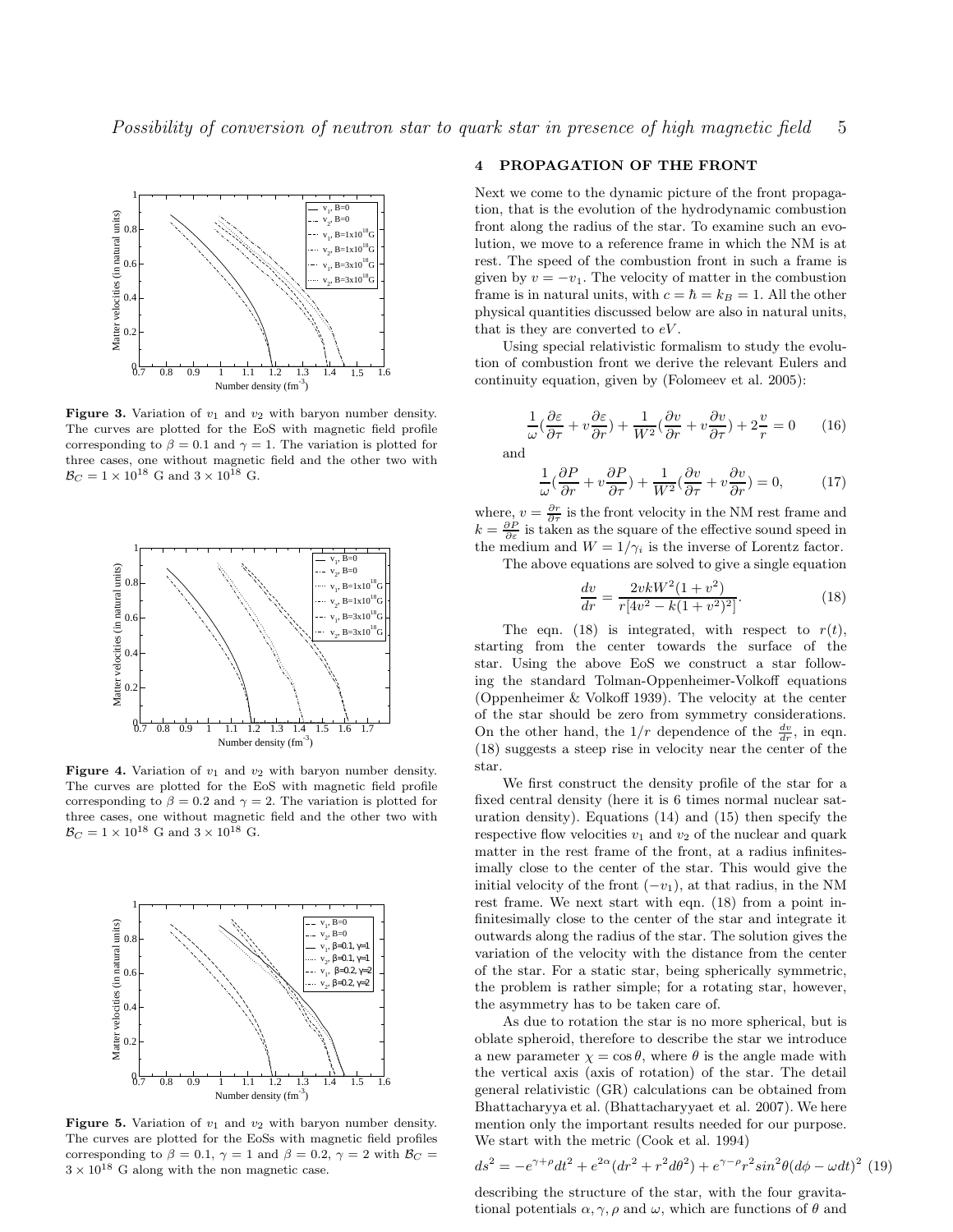r only. The Einstein's equations for the potentials are solved through the 'rns' code, with the input of our EoS and a fixed central density. Similar hydrodynamic equation for the front propagation can be written down and solved to get the final equation for the velocity of the front. The equation is quite similar to that of (18), only there is an extra term due to GR effect (Bhattacharyyaet et al. 2007).

In fig. 6 we plot the velocity of the conversion front along the radius of the star in the presence of magnetic field for different  $\mathcal{B}_C$ , with field profile corresponding to  $\beta = 0.1$ and  $\gamma = 1$ . We show both results obtained from special and general relativistic calculations. The figure shows that the velocity of the front, for all cases, shoots up near the center and then saturates at a certain velocity for higher radius. Such a behaviour of velocity near the central point is apparent from the eqn. (18) above. The velocity of the front further increases with the inclusion of GR effect. The rise in the front velocity is due to the fact that now GR effect of the curvature of the front adds up with the  $P$  contribution which provides the thrust to the propagation front. We can further observe that as the magnetic field increases the velocity of the front decreases, this is due to the fact that the magnetic contribution  $(B^2/8\pi)$  acts in the opposite direction of the matter  $P$ , reducing the effective  $P$  term. This P is the fact which provides the thrust to the propagation front, and thus the velocity of the front decreases with the decrease of effective P. Fig. 7 shows the same nature only now we plot for the EoS with magnetic field profile corresponding to  $\beta = 0.2$  and  $\gamma = 2$ . The difference in the graphs is only due to the difference in the nature of the magnetic field (mainly the slope of the growth of the field which is governed by  $\beta$  and  $\gamma$ ).

From the Rankine-Hugoniot condition we can find that for the conservation condition to hold the number density of the SQM should be greater than that of the NM, but by a small amount. In fig. 8 we plot the magnetic field variation with the number density of both matter phases for magnetic field profile corresponding to  $\beta = 0.1$  and  $\gamma = 1$ . For the same baryon number density the SQM can support much lesser magnetic field than what the NM can support. Therefore, although there is a rise in number density due to conversion of NM to SQM, the magnetic field of the star reduces due to this conversion process. The conversion of NS to QS decreases the magnetic field of the star, resulting in a lesser magnetized QS. It is likely that the conversion process heats up the star, thereby gaining energy which is supplied through the conversion of magnetic energy to heat energy. Therefore the magnetic field of the resultant QS is lesser than the initial NS. In fig. 9 the same is plotted only for EoS with magnetic field profile corresponding to  $\beta = 0.2$ and  $\gamma = 2$ . The difference in the figures is due to same cause as discussed earlier.

#### 5 SUMMARY

We have studied the conversion of hyperon matter to SQM inside a NS. We have done both kinematic and dynamic study of the conversion process. We have seen the effect of magnetic field on the EoS and thereby the effect of it in the conversion process. We have found that beyond a certain density (on the lower side) the curve does not comes down.

 $[t]$ 



Figure 6. Variation of the velocity of the conversion front with radius of the star. The curves are plotted for the EoS with magnetic field profile corresponding to  $\beta = 0.1$  and  $\gamma = 1$ . The variation is plotted for three cases, one without magnetic field and the other two with  $\mathcal{B}_C = 1 \times 10^{18}$  G and  $3 \times 10^{18}$  G.



Figure 7. Variation of the velocity of the conversion front with radius of the star. The curves are plotted for the EoS with magnetic field profile corresponding to  $\beta = 0.2$  and  $\gamma = 2$ . The variation is plotted for three cases, one without magnetic field and the other two with  $\mathcal{B}_C = 1 \times 10^{18}$  G and  $3 \times 10^{18}$  G.



Figure 8. Variation of magnetic field with number density is shown for both nuclear and quark matter EoS. The curves are plotted for the EoS with magnetic field profile corresponding to  $\beta = 0.1$  and  $\gamma = 1$ . The variation is plotted for two diffrerent  $\mathcal{B}_C$ ,  $1\times 10^{18}$  G and  $3\times 10^{18}$  G.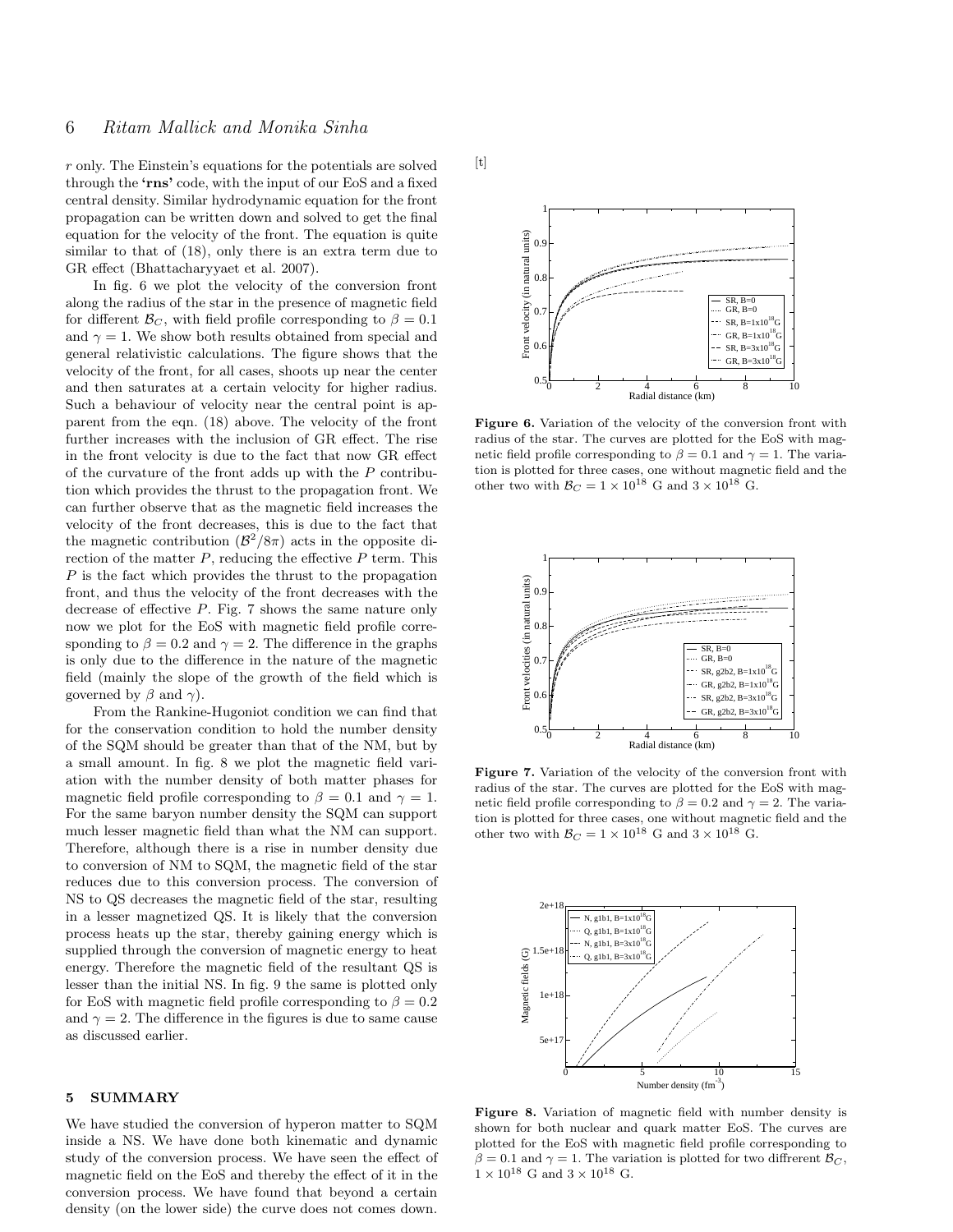

Figure 9. Variation of magnetic field with number density is shown for both nuclear and quark matter EoS. The curves are plotted for the EoS with magnetic field profile corresponding to  $\beta = 0.2$  and  $\gamma = 2$ . The variation is plotted for two diffrerent  $\mathcal{B}_C$ ,  $1\times10^{18}$  G and  $3\times10^{18}$  G.

This is due to the fact that beyond that density the SQM is not stable. To make the conversion from NM to SQM possible, the central density of a NS must not be smaller than the minimum density beyond which SQM is not stable. At that density there is a high chance of detonation wave formation. On the other extreme, at very high density a star may be formed but the conversion process would not start.

Due to introduction of the magnetic field the range of values of baryon density, for which the flow velocities are physical, increases. The magnetic field reduces the P for the same value of baryon number density, rendering the matter to be more compressible. That is for the same density, now the matter is less rigid or more compressible. The nature of the EoS depends on the magnetic field we choose, which depends on the central value and on the factor  $\beta$  and  $\gamma$ . This  $\beta$  and  $\gamma$  controls the way the magnetic field would vary along the star for a given  $\mathcal{B}_C$ . Higher value of  $\beta$  and  $\gamma$  means the slope of the field variation is larger. Therefore regulating these parameters we can regulate the shock front propagation.

Coming to the dynamic picture, we have found that the velocity of the front shoots up near the center and then saturates at a certain velocity for higher radius. The GR effect increases the velocity of the front, and the rise is due to the fact that GR effect of the curvature of the front adds up with the P providing a much larger thrust to the front propagation. As the magnetic field increases the velocity of the front decreases due to the negative field pressure contribution which reduces the effective P. Thus the thrust to the propagation front decreases, reducing the velocity. The most interesting fact of the study is that for such EoS if we construct a hyperon star and by the conversion mechanism it converts to a QS the magnetic field of the star decreases. Thereby signalling that the phase transition of NS to QS is accompanied by decrease in magnetic field, which goes on to heat up the star.

Although it is an interesting result but such conclusion can only be made if such result are consistent with direct or indirect observational evidences from the NS. We have performed the calculation for the zero temperature EoS matter, as such EoS does not have the provision of finite tempera-

ture inclusion. We would like to perform similar calculation with other EoS of matter having provision for inclusion of both finite temperature and magnetic fields. In this work the magnetic field is included through the EoS but we would like to perform similar calculation where the magnetic field is also included through the Einsteins field equations. Such an analysis would give a better picture of the magnetic effect on phase transition mechanism and which is our immediate agenda.

We would like to thank Dr. Banibrata Mukhopadhyay who first suggested this problem to us. We would also like to thank Grant No. SR/S2HEP12/2007, funded by DST, India. The author MS acknowledges Alexander von Humboldt Foundation for support.

#### REFERENCES

- Alcock, C., Farhi, E., & Olinto , A., Astrophys. J., 310, 261 (1986)
- Anile, A. M., Relativistic fluids and Magneto-fluids : with application in Astrophysics and Plasma Physics, Cambridge University Press, U.K. (1989)
- Baade, W., & Zwicky, F., Phys. Rep., 45, 138 (1934)
- Bandyopadhyay, D., Chakrabarty, S., & Pal, S., Phys. Rev. Lett., 79, 2176 (1998)
- Bhattacharyya, A., Ghosh, S. K., Joarder, P., Mallick, R., & Raha, S., Phys. Rev. C, 74, 065804 (2006)
- Bhattacharyya, A., Ghosh, S. K., Mallick, R., & Raha, S., Phys. Rev. C, 76, 052801 (2007)
- Bocquet, M., Bonazzola, S., Gourgoulhon, E., & Novak, J., Astron. and Astrophys., 301, 757 (1995)
- Boguta, J., & Bodmer, A. R., Nucl. Phys. A, 292, 413 (1977)
- Broderick, A., Prakash, M., & Lattimer, J. M., Astrophys. J., 37, 351 (2001)
- Broderick, A., Prakash, M., & Lattimer, J. M., Phys. Lett. B, 531, 167 (2002)
- Cardall, C. Y., Prakash, M., & Lattimer, J. M., Astrophys. J., 554, 322 (2001)
- Chakrabarty, S., Phys. Rev. D, 43, 627 (1991)
- Chakrabarty, S., Phys. Rev. D, 54, 1306 (1996)
- Chakrabarty, S., Bandyopadhyay, D., & Pal, S., Phys. Rev. Lett., 78, 2898 (1997)
- Chen, W., Zhang, P. Q., & Liu, L. G., Mod. Phys. Lett. A, 22, 623 (2005)
- Chin, S. A., Ann, Phys., 108, 301 (1977)
- Cook, G. B., Shapiro, S. L., & Teukolsky, S. A., Astrophys. J., 398, 203 (1992); 424, 823 (1994)
- M. Dey, I. Bombaci, J. Dey, S. Ray, B. Samanta, Phys. Lett. B, 438, 123 (1998)
- Ellis, J., Kapusta, J. L., Olive, K. A., Nucl. Phys. B, 348, 345 (1991)
- Felipe, R. G., Martinez, A. P., Rojas, H. P., & Orsaria, M., Phys. Rev. C, 77, 015807 (2008)
- Folomeev, V., Gurovich, V., Nusser, A., & Tokareva, I., Int. J. Mod. Phys. D, 14, 33 (2005)
- Fowler, R. G., Raha, S., & Weiner, R. M., Z Phys. C, 9, 271 (1981)
- Ghosh, T., & Chakrabarty, S., Int. J. Mod. Phys. D, 10, 89 (2001); Phys. Rev. D, 63, 043006 (2001)